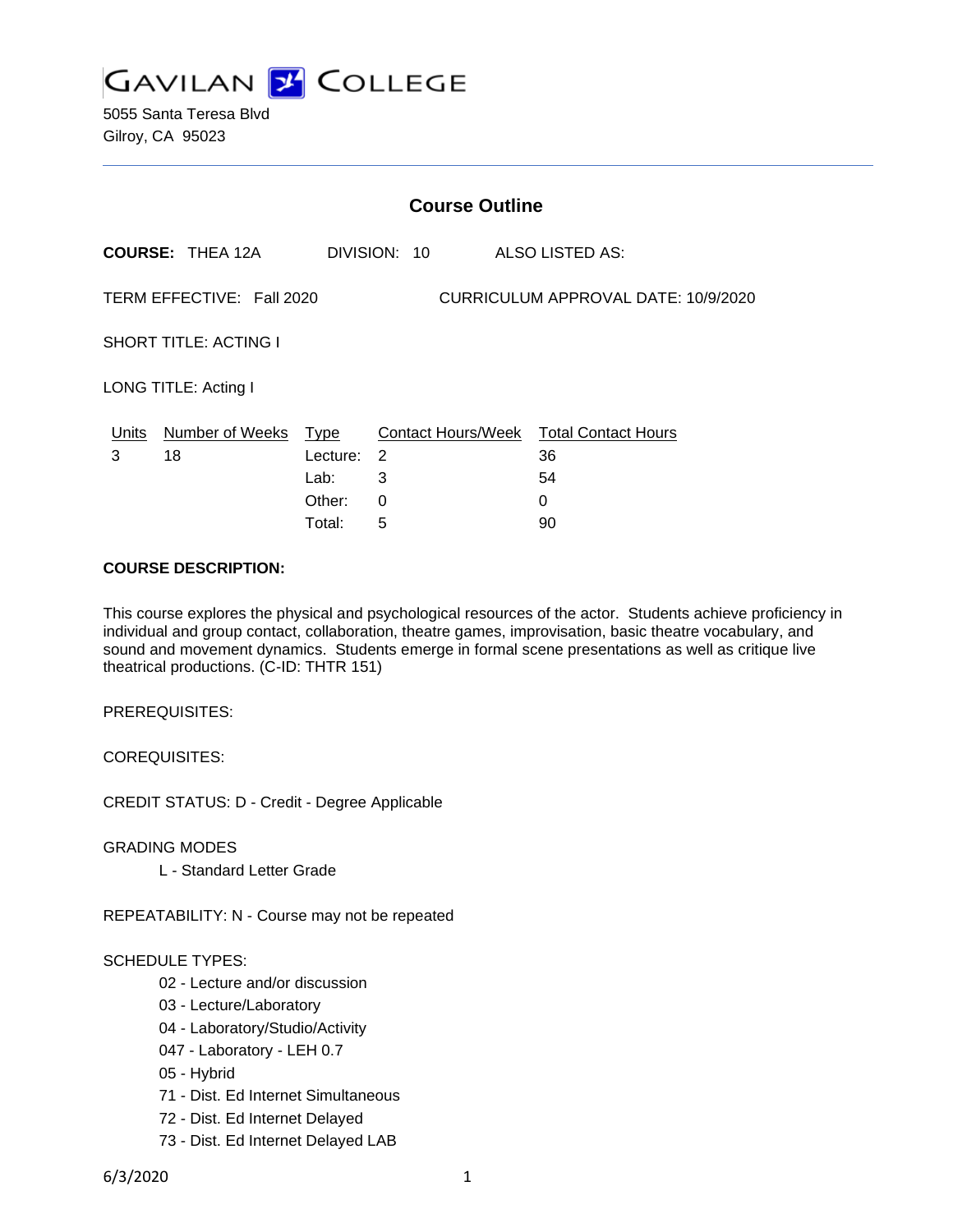## **STUDENT LEARNING OUTCOMES:**

1. Demonstrate proficiency in acting terminology to discuss and critique a variety of live performances.

Measure of assessment: Exams/oral presentations, journal

Year assessed, or planned year of assessment: 2017

2. Design and create believable characters from scripts while demonstrating basic acting skills; physical, vocal, analytical, imaginative and emotional.

Measure of assessment: Monologue and 2 scenes

# **CONTENT, STUDENT PERFORMANCE OBJECTIVES, OUT-OF-CLASS ASSIGNMENTS**

Curriculum Approval Date: 10/9/2020

1. (12 Hours) Application of acting methods; theoretical approaches to acting. The actor emerges: Historical overview of the development of the

actor and performance.

Assignment: Journal entry: Describe your first in viewing a live theatrical performance.

Readings: assigned chapters.

Goal: Articulate and use acting terminology. Identify and

explain acting as an art form

2. (12 Hours)Concentration and focus. Development of Human Expression through drama and acting as a craft. Introduce Fundamental tools and skills for actor

Journal:

entry1, 2 page autobiography, entry 2 Lesson 2 from Cohen text.

Goal: Introduce Concentration and focus as major tools for the actor.

3. (12 Hours) Basic vocal and physical technique. Verbal

expression & projection for the stage. Introduction to physicality and use of body onstage.

Assignment: Journal entry: Demonstrate effective use of the human voice as a means of communicating feelings

and ideas. Practice developing vocal variety and agility for the stage. Reading Assigned Chapters

Goal: Introduce use of body and voice as major acting tools.

4.(12 Hours) Principals of stage

movement and blocking. Introduce basic blocking terminology, theatre space vocabulary and the different types of theatrical spaces and their specific staging needs.

Assignment: Quiz

Goal: Introduce

basic blocking and stage space vocabulary

5. (16 hours) Opportunities to apply basic craft approaches for acting and improvisation. Creative Physical Expression: Non-verbal communication: Pantomime

vs. Mime; Stage business-secondary activity and concentration Examine the power of visual communications created by an expressive body. Basic staging. Introduction of basic acting craft styles and

approaches including Improvisation

Read assigned chapters.

Assignment: Apply and use imagination, sense memory to communicating emotions without using words. Demonstrate believable physical expression

in creating a character for the stage. Evaluate expressive and specific moments as it relates to a character's actions.

Goal: Introduce basic craft approaches to acting.

6.(4 hours) Introduction to

script analysis. Introduction of analysis as a tool for character understanding and interpretation. Introduction of various theoretical lenses (class, race, sexism) to understand playwrights message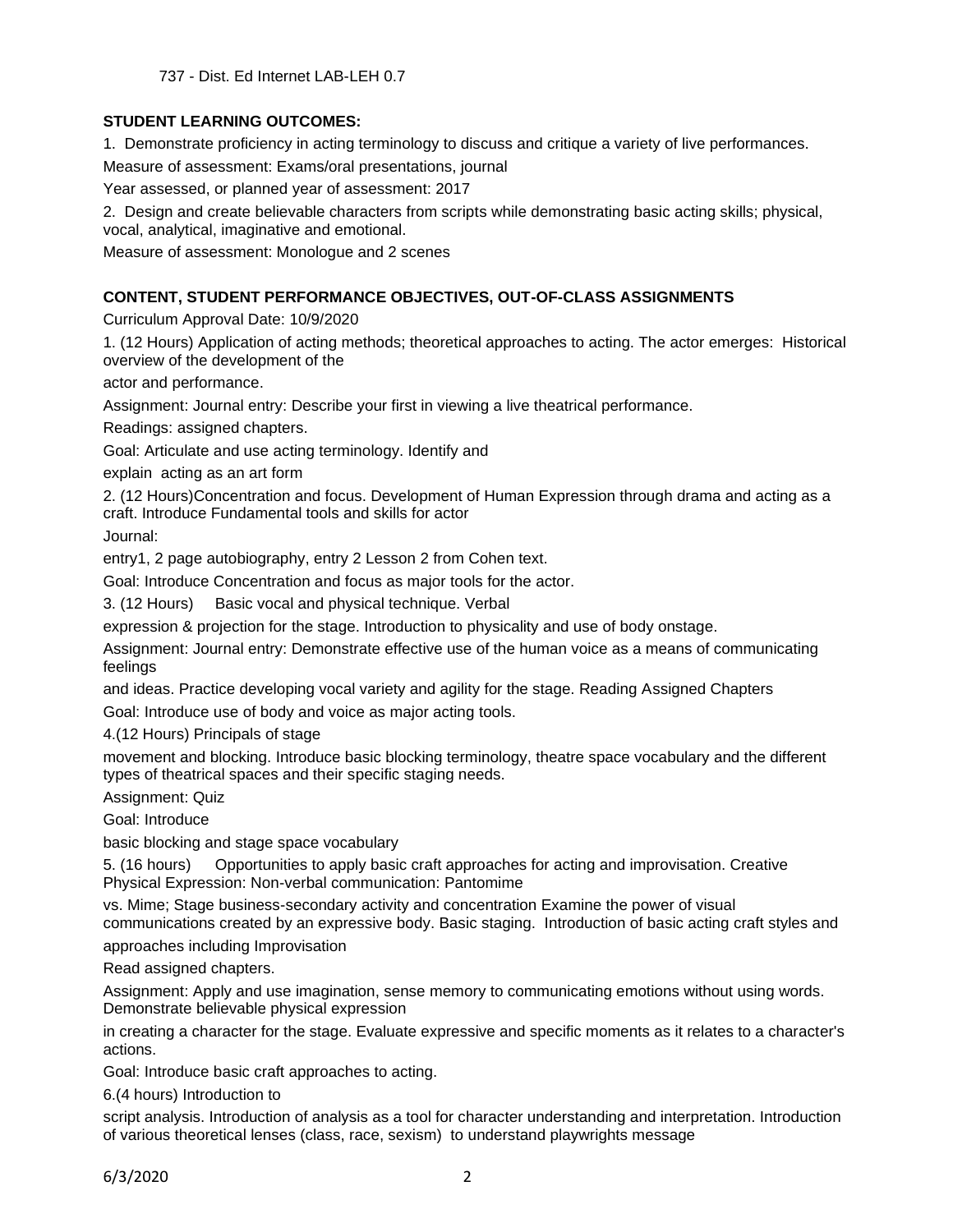and meaning of text.

Assignment: Analyze scene from assigned play using the lens of racism, classism, or sexism.

Goal: Introduction of script analysis as tool for actor

8. (12 Hours) Basic acting and

theatre terminology and vocabulary. Theory & practice of Dramatic Expression Introduction to the specific vocabulary of theatre performance in modern drama beginning with Stanislavsky.

Assignments:

Critique in writing a theatrical production Journal: Reading assigned chapters 3-5. Recognize and use vocabulary for discussing and writing critiques of live performances. Critique and evaluate acting performances.

Goals: Demonstrate and use stage directions. Collaborate with another theatre performer

9. (8 Hours) Performance, evaluation processes and techniques. Partner & Ensemble

Presentations: Scene work; staging a scene for performance & evaluation. Assignment: Journal: The rehearsal process Write a character and scene analysis for the role.

Assignment: Design & create a

location of the scene Rehearse with a partner. Identify objectives, need and relationships. Demonstrate and display discipline and commitment to a partner in preparing scene work. Use and explain

principles of dramatic structure in terms of plot, theme, character, dramatic action and environment in the scene. Write background information on the play.

Goals: Use the body, mind and voice as

instruments of dramatic expression. Identify and communicate character objectives. Use relaxation and concentration skills to present a scene to an audience.

10. (2 Hours) Final scene

### **METHODS OF INSTRUCTION:**

Lecture-discussion, demonstration, group projects and acting exercises. Class learning experiences include: improvisational work, preparation and presentation of monologues and dialogues; written assignments include: journals, research papers, and critiques. Viewing and evaluating acting performances in written and oral presentations will be required.

OUT OF CLASS ASSIGNMENTS:

Required Outside Hours: 72

Assignment Description:

Students will read and study from required texts (40 hours)

Students will journal reactions to class exercises and projects (10 hours)

Students will attend a live performance and write a play critique (6hrs.)

Students will rehearse scenes and performance projects (16)

### **METHODS OF EVALUATION:**

Writing assignments

Percent of total grade: 30.00 %

Percent range of total grade: 30 % to 40 % Written Homework Term or Other Papers Other: Journals & **Critiques** 

Problem-solving assignments

Percent of total grade: 10.00 %

Percent range of total grade: 10 % to 15 % Other: Class Projects

Skill demonstrations

Percent of total grade: 35.00 %

Percent range of total grade: 35 % to 40 % Class Performance/s Performance Exams

Objective examinations

Percent of total grade: 5.00 %